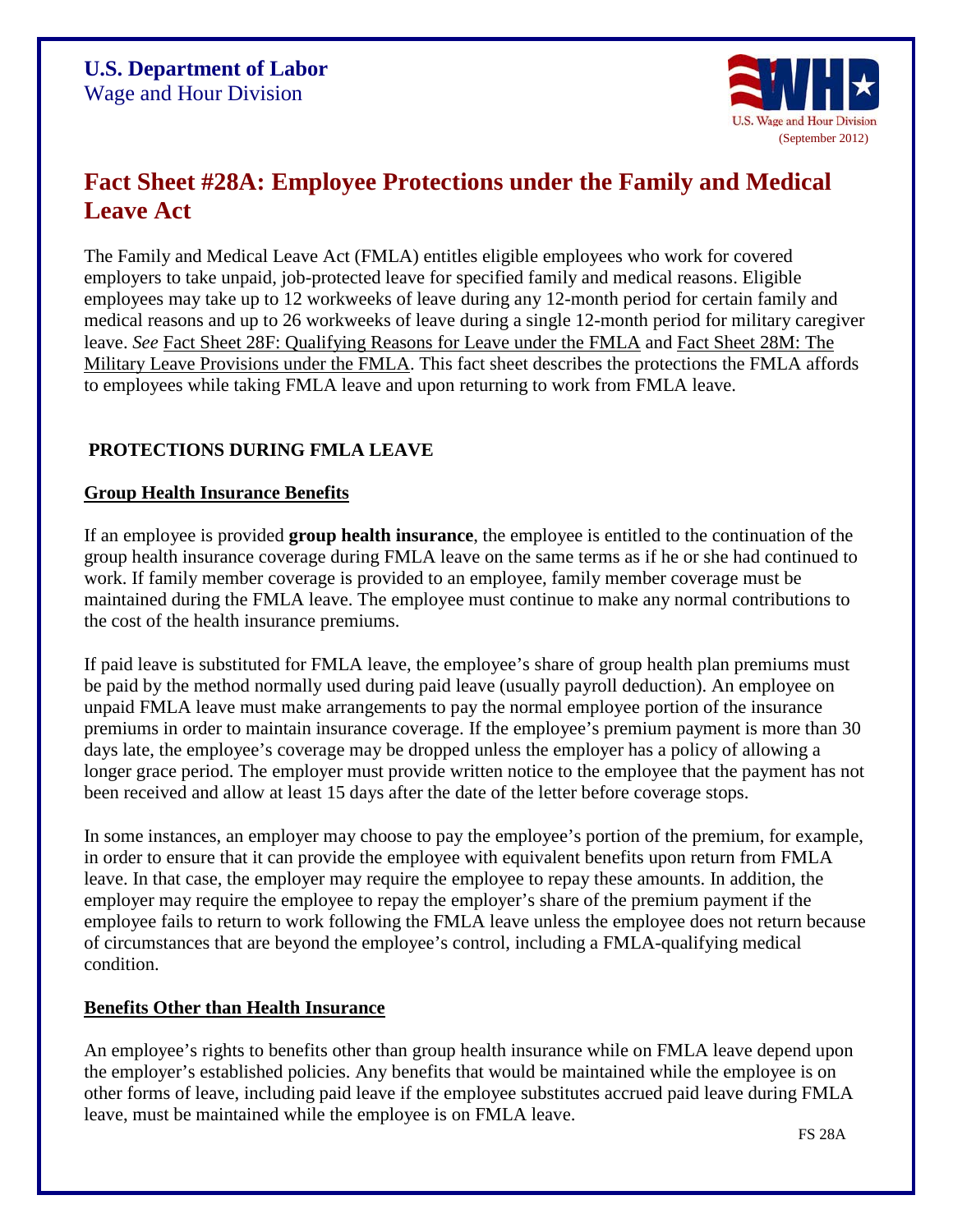## **Substitution of Paid Leave**

FMLA entitles eligible employees to take unpaid leave. Under certain conditions, employees may "substitute," or run at the same time as their FMLA leave, accrued **paid** leave (such as sick or vacation leave) to cover some or all of the period of FMLA leave. An employer may also require employees to substitute accrued paid leave for unpaid FMLA leave even when the employee has not elected to do so. In order to substitute accrued paid leave, the employee must follow the employer's normal rules for the use of that type of leave, such as submitting a leave form or providing advance notice. If an employee does not meet the requirements to take paid leave under the employer's normal leave policies, the employee may still take unpaid FMLA leave. Paid leave taken for reasons that do not qualify for FMLA leave does not count against the employee's FMLA leave entitlement.

## **PROTECTIONS UPON RETURN FROM FMLA LEAVE (JOB RESTORATION)**

When an employee returns from FMLA leave, he or she must be restored to the same job or to an "equivalent job". The employee is not guaranteed the actual job held prior to the leave. An equivalent job means a job that is virtually identical to the original job in terms of pay, benefits, and other employment terms and conditions (including shift and location).

Equivalent pay includes the same or equivalent pay premiums, such as a shift differential, and the same opportunity for overtime as the job held prior to FMLA leave. An employee is entitled to any unconditional pay increases that occurred while he or she was on FMLA leave, such as cost of living increases. Pay increases conditioned upon seniority, length of service, or work performed must be granted only if employees taking the same type of leave for non-FMLA reasons receive the increases. Equivalent pay includes any unconditional bonuses or payments. If an employee does not meet a specific goal for achieving a bonus because of taking FMLA leave, however, the employer must only pay the bonus if employees taking the same type of leave for non-FMLA reasons receive it. For example, if an employee is substituting accrued paid sick leave for unpaid FMLA leave and other employees on paid sick leave are entitled to the bonus, then the employee taking FMLA-protected leave concurrently with sick leave must also receive the bonus.

All benefits an employee had accrued prior to a period of FMLA leave must be restored to the employee when he or she returns from leave. An employee returning from FMLA leave cannot be required to requalify for any benefits the employee enjoyed before the leave began.

## **LIMITATIONS TO FMLA PROTECTIONS**

An employee on FMLA leave is not protected from actions that would have affected him or her if the employee was not on FMLA leave. For example, if a shift has been eliminated, or overtime has been decreased, an employee would not be entitled to return to work that shift or the original overtime hours. If an employee is laid off during the period of FMLA leave, the employer must be able to show that the employee would not have been employed at the time of reinstatement.

An employer may also deny restoration to a "key" employee under certain circumstances. A key employee is a salaried, FMLA-eligible employee who is among the highest-paid 10 percent of all of the employer's employees within 75 miles. To deny restoration to a key employee, an employer must have determined that substantial and grievous economic injury to its operations would result from the restoration, must have provided notice to the employee that he or she is a key employee and that restoration will be denied, and must provide the employee a reasonable opportunity to return to work.